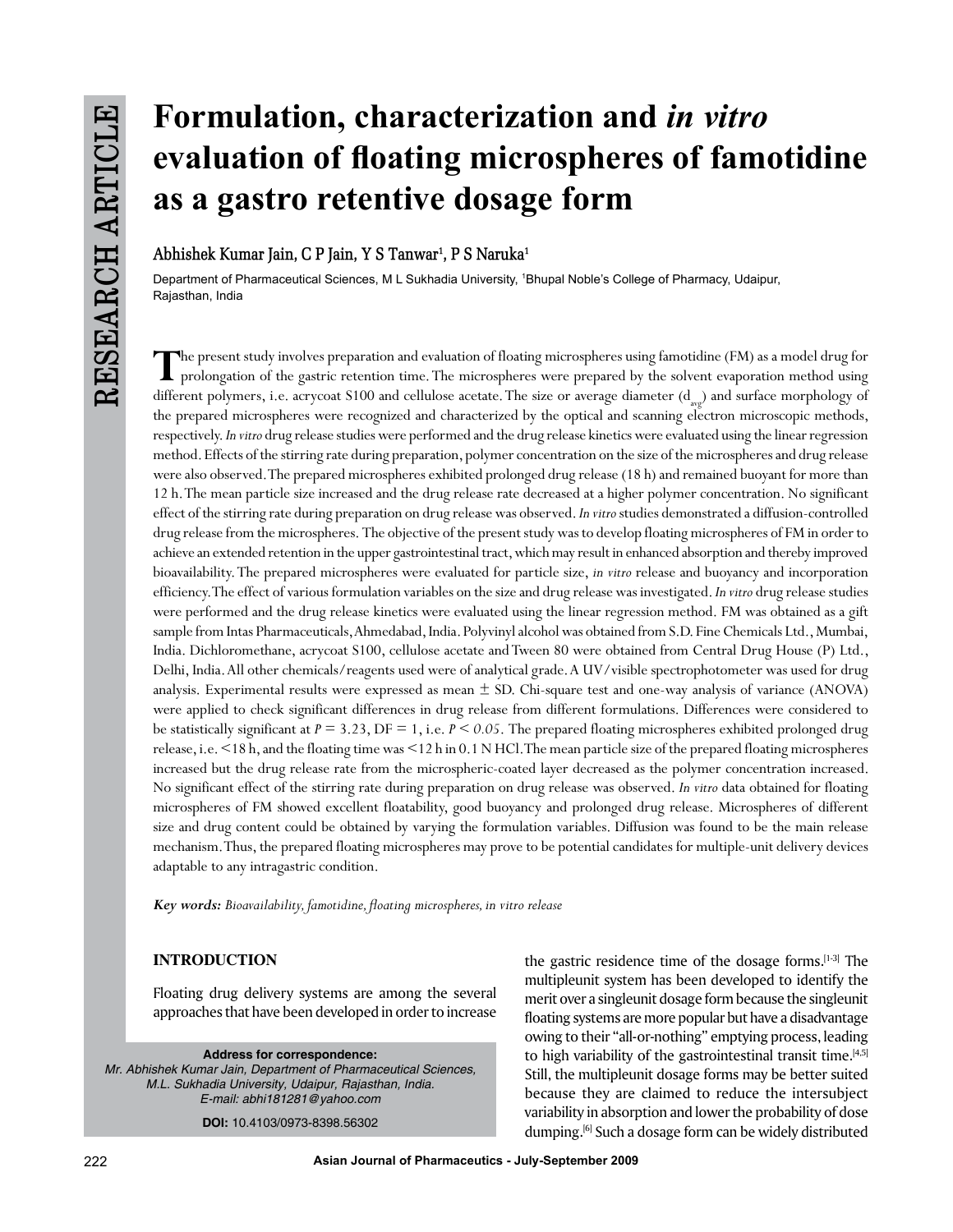throughout the gastrointestinal tract (GIT), which afforded the possibility of a longer lasting retention and more reliable release of the drug from the dosage form.[7] The synthetic polymers have been used to prepare floating microspheres. Kawashima *et al.* prepared hollow microspheres or microballoons of ibuprofen by the emulsion–solvent diffusion method using acrylic polymers.[8] These microspheres exhibited good *in vitro* floatability but showed drastically decreased drug release with increasing polymer concentration. Floating microspheres of cellulose acetate loaded with three different model drugs were prepared by the solvent diffusion–evaporation method.<sup>[9]</sup> Those prepared microspheres remained buoyant for more than 12 h, but methylcellulose and chitosan micropellets loaded with lansoprazole as a model drug have a lower density than gastric contents and exhibited better encapsulation efficiencies.[10] Other polymer solution systems have been used to prepare floating microspheres such as polycarbonate/dichloromethane, $[11,12]$ cellulose acetate butyrate/eudragit RL100 mixture in acetone<sup>[13]</sup> and eudragit S100/i-propanol.<sup>[14]</sup> The present study was based on famotidine (FM) used as a model drug. It is a histaminic drug that has been widely used in treating gastric and duodenal ulceration and also in Zollinger Ellison syndrome and reflux esophagitis.[15] It is poorly absorbed from the lower GIT and has a short elimination half life (3 h).

## **Materials and Methods**

Famotidine was received as gift sample from Intas Pharmaceutical Pvt. Ltd., Ahmedabad, India. Cellulose acetate and Acrycoat S100 was purchased from Corel Pharmaceutical Chemicals, Ahmedabad, India. Cellulose Acetate was procured from Ottokemi, Mumbai, India. Polyvinyl alcohol, Hydrochloric acid and Tween 80 were procured from Central Drug House Ltd., Delhi, India. Dichloromethane and Ethanol were purchased from E. Merck (India) Ltd., Mumbai. All the other chemicals used were of analytical grade.

#### **Preparation of floating microspheres**

Microspheres were prepared by the solvent evaporation technique as employed by Struebel*.* [16] FM and acrycoat S100/cellulose acetate were dissolved in a mixture of the solvent system [Table 1] at room temperature. This was poured into a 150 ml 0.1 M acidic solution containing polyvinyl alcohol

| Table 1: Different formulations of the floating microspheres |  |  |
|--------------------------------------------------------------|--|--|
|--------------------------------------------------------------|--|--|

| Code    | <b>Organic solvent system</b><br>Drug:<br>polymer |                          |     | <b>Polyvinyl</b><br>alcohol |  |
|---------|---------------------------------------------------|--------------------------|-----|-----------------------------|--|
|         | ratio                                             |                          |     | (% w/v)                     |  |
| $C1*$   | 1:1                                               | Ethyl acetate: acetone   | 1:1 | 0.05                        |  |
| $C2^*$  | 1:2                                               | Ethyl acetate: acetone   | 1:1 | 0.05                        |  |
| $C3*$   | 1:3                                               | Ethyl acetate: acetone   | 1:1 | 0.05                        |  |
| $C4***$ | 1:2                                               | Ethyl acetate: acetone   | 1:1 | 0.05                        |  |
| $C5***$ | 1:2                                               | Ethyl acetate:acetone    | 1:1 | 0.05                        |  |
| $A1*$   | 1:1                                               | Dichloromethane: ethanol | 1:1 | 2.0                         |  |
| $A2*$   | 1:2                                               | Dichloromethane: ethanol | 1:1 | 2.0                         |  |
| $A3*$   | 1:3                                               | Dichloromethane:ethanol  | 1.1 | 2.0                         |  |

maintained at a temperature of 30-40°C and subsequently stirred at speed [Table 1] for 2 h to allow the volatile solvent to evaporate completely. The microspheres formed were collected by filtration using a nylon cloth, washed repeatedly with distilled water and dried in vacuum or for 1 h at room temperature and subsequently stored in a desiccator over fused calcium chloride.

#### **Size and shape of the microspheres**

The size distribution in terms of average diameter  $(d_{avg})$  of the microspheres was determined by an optical microscopic method. A compound microscope fitted with a calibrated ocular micrometer and a stage micrometer slide was used to count at least 100 particles (Olympus NWF 10x; Educational Scientific Stores, India). Scanning electron microscopy (SEM; Department of geology, M. L. S. university, Udaipur) was performed to characterize the surface morphology of the formed microspheres (Philips-XL-20; the Netherland). The parameters of SEM were an acceleration voltage of 20 kV, a chamber pressure of 0.6 mmHg and an original magnification of X800.

#### **Flow properties**

Flow properties were determined in terms of Carr's index  $(I_c)$  and Hausner's ratio ( $H_R$ ) using the following equations:

 $H_R = \rho_t / \rho_b$  $I_c = \rho_t - \rho_b / \rho_t$ where,  $\rho_t$  = tapped density  $\rho_{b}$  = bulk density

The angle of repose  $(\theta)$  of the microspheres, which measures the resistance to particle flow, was determined by the fixed funnel method, using the following equation:

tan θ = 2H/D

where, 2H/D is the surface area of the free-standing height of the heap that formed after making the microspheres flow from the glass funnel.

Table 2 shows the flow properties of the prepared floating microspheres.

| Table 2: Angle of repose, Carr's index and Hausner's |
|------------------------------------------------------|
| ratio as an indication of powder flow properties     |

| Angle of<br>repose (°) | Carr's index (%) | Hausner's<br>ratio | Type of<br>flow     |
|------------------------|------------------|--------------------|---------------------|
| >20                    | $5 - 15$         |                    | Excellent           |
| 20-30                  | $12 - 16$        | < 1.25             | Good                |
| $30 - 40$              | 18-21            |                    | Fair to<br>passable |
|                        | 23-35            | >1.25              | Poor                |
|                        | 33-38            | $1.25 - 1.5$       | Very poor           |
| >40                    | >40              |                    | Extremely<br>poor   |

Stirring rate = \*300 rpm, \*\*500 rpm and \*\*\*1000 rpm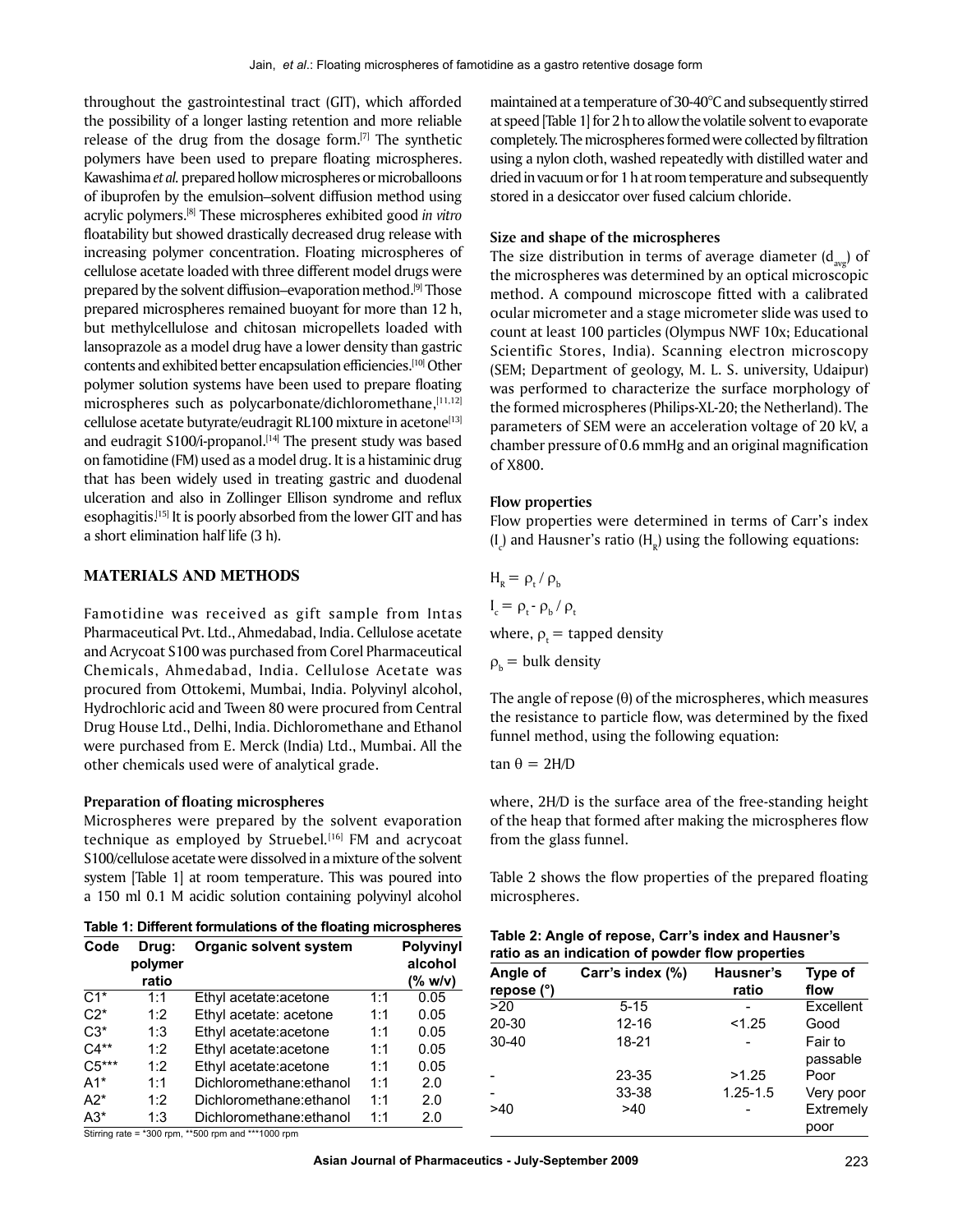#### **Incorporation efficiency**

To determine the IE, microspheres (100 mg) were taken, thoroughly crushed by trituration and suspended in a minimal amount of dichloromethane for dissolving the coat shell of the microspheres. The suspension was suitably diluted with water and filtered to separate the shell fragments. Drug content was analyzed after suitable dilution by spectrophotometry at 265 nm (Thermospectronic, UV 1-103909; England). The amount of drug incorporation in the microspheres was calculated by the following formula:

 $IE =$  (amount of drug actually present/theoretical drug load expected)  $\times$  100

#### **Buoyancy percentage**

An *in vitro* buoyancy study was carried out using an USP XXIV dissolution apparatus (type II) (DA-6DR USP standards; Veego-Scientific, Mumbai, India) filled with 900 ml 0.1 M acidic solution (HCl) containing  $0.02\%$  Tween  $80^{[17]}$  as a dispersing medium. The medium was agitated with a paddle rotating at a speed of 100 rpm for 12 h. After each time interval, two fractions of the microspheres were observed, one was floating on the surface of the medium and the other was the settled portion. The settled portion of the microspheres was collected and recovered separately at a pre-determined time interval, dried in vacuum and weighed. The buoyancy percentage was calculated by the following formula:

% buoyancy of microspheres = (weight of floating microspheres/initial weight of floating microspheres)  $\times$  100

#### *In vivo* **floating behavior**

*In vivo* floating behavior of the prepared microspheres was investigated by microspheres loaded with barium sulfate used as a diagnostic agent or as a core material for the justification of floating behavior. Microspheres in gelatin capsules were administered with  $100 \text{ cm}^3$  of water to a dog after a light meal. After a 10-h period, the dog's stomach was X-rayed.

This study was performed in the Government Veterinary Hospital, Udaipur, Rajasthan.

## *In vitro* **release**

A USP basket apparatus has been used to study drug release from the prepared floating microspheres.<sup>[18-20]</sup> In the present study, drug release was studied using a modified USP  $XXIV^{[17]}$ dissolution apparatus type I (basket mesh  $# 120$ , equals  $125 \mu m$ ) (DA-6DR USP standards; Veego-Scientific) at 100 rpm in 0.1 mol/l hydrochloric acid (pH 1.2) as the dissolution fluid (900 ml) maintained at  $37 \pm 0.5^{\circ}$ C. The withdrawn samples (5 ml) were analyzed spectrophotometrically as stated above. The volume was replenished with the same amount of fresh dissolution fluid each time to maintain the sink condition. All experiments were performed in triplicate.

## **RESULTS AND DISCUSSION**

Floating microspheres were prepared by the solvent evaporation method using various proportions of drug and polymer, such as cellulose acetate (batch C1-C5) and acrycoat S100 (batch A1-A3), by variation of the stirring rate for qualitative and quantitative determination of the microspheric characteristics [Table 1]. It was found that cellulose acetate-containing microspheres showed a desirable high drug content, good flow properties, buoyancy and adequate release characteristics; hence, formulations prepared by such a polymer are suitable for the development of gastric retention dosage forms. To precisely understand and quantify the effect of the drug–polymer ratio, the effect of process variables such as stirring speed was used.

The surface morphology was observed by scanning electron microscopic photographs, which showed that the fabricated microspheres were spherical with a smooth surface [Figure 1]. The presence of pores was detected on the microspheric surface, which indicated leaching of the drug during the dissolution without gelation of the polymeric surface.



**Figure 1:** Surface morphology of the floating microspheres by scanning electron microscopic photographs (the parameters of scanning electron microscopy were acceleration voltage of 20 kV, chamber pressure of 0.6 mmHg and original magnification ×800)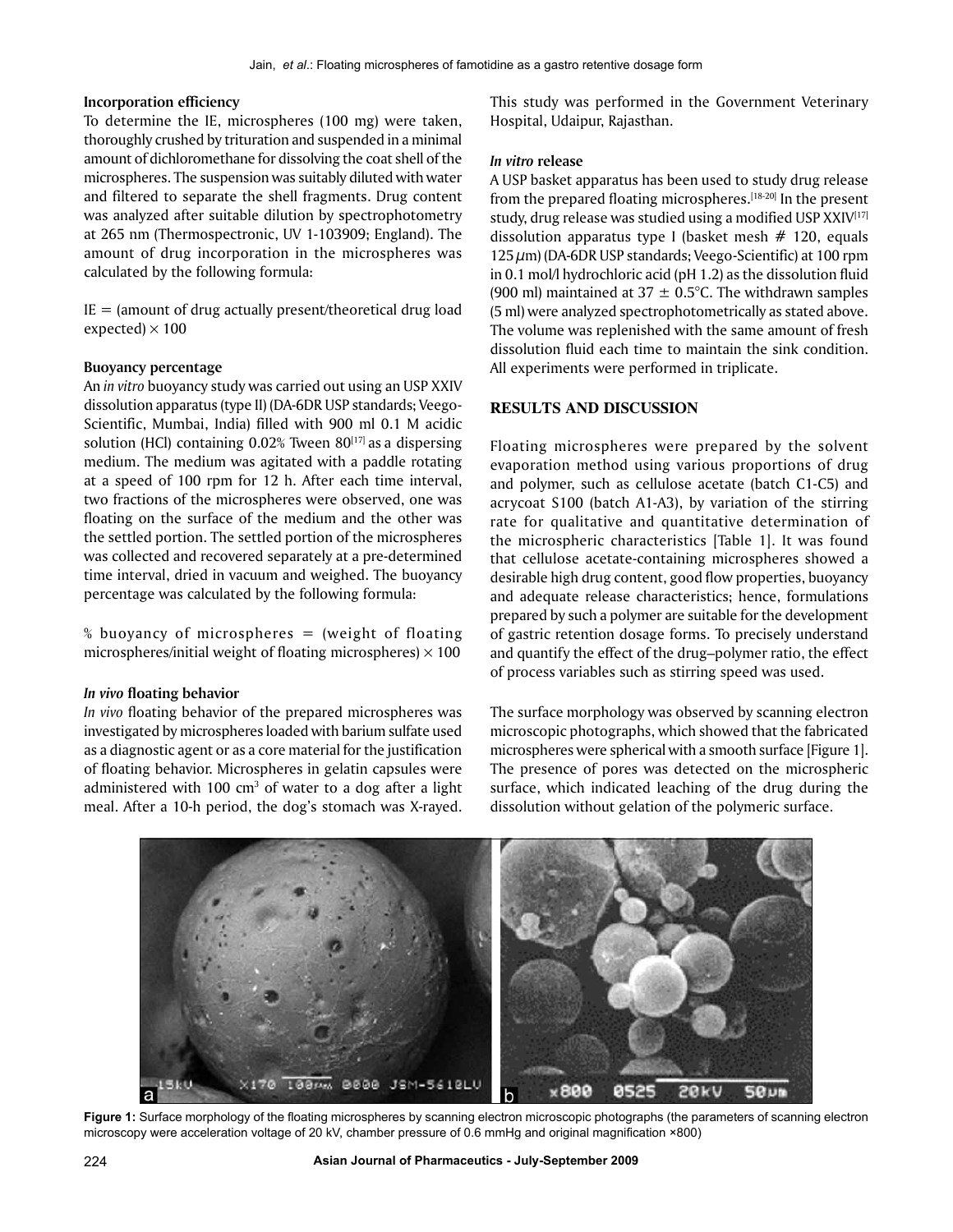Microspheres were prepared using a gradually increasing polymer concentration in combination with a fixed concentration of the drug to assess the effect of polymer concentration on the size of the microspheres. The mean particle size or average diameter  $(d_{avg})$  of the microspheres significantly increased with increasing cellulose acetate concentration ( $P = 4.5$ ,  $DF = 2$ , i.e.  $P < 0.05$ ) and was in the range 368.2  $\pm$  2.128-389.3  $\pm$  1.984  $\mu$ m [Table 1]. Larger particles developed due to increased viscosity of the medium with an increasing higher polymeric concentration. This is because at higher viscosities there is enhanced interfacial tension and diminished shearing efficiency. Thus, as expected, the higher polymeric concentrated microspheres influence particle size, drug IE and drug release of the microspheres. Cellulose acetate polymer-containing microspheres were smaller in size and had a smooth surface than the acrycoat S 100 polymer-coated microspheres. Microspheres prepared by a higher stirring rate showed smaller sized particles and lower drug content but the size of the microspheres reduced and thus changed the flow properties of the microspheres than the other formulations [Tables 1 and 2]. Those particles or microspheres having a smaller size showed good flow properties [Table 3].

All formulations floated for more than 12 h over the surface of the dissolution medium without any apparent gelation. The microspheres showing lower densities (having a hollow



**Figure 2:** X-ray photograph of the dog's stomach showing buoyancy behavior of cellulose acetate floating microspheres after 10 h

core; Figure 1), influenced buoyancy, and they were to be retained for longer than 12 h, which helped in improving the bioavailability of the drugs used for gastric ulcerative treatment. Buoyancy percentage of the microspheres is shown in Table 1 and the *in vivo* buoyancy photograph of the dog's stomach is shown in Figure 2.



**Figure 3:** Effect of cellulose acetate (batches C1-C3) and acrycoat S100 (batches A1-A3) polymeric concentrations on the *in vitro* release of famotidine from the floating microspheres (bars represent mean ± SD, *n* = 3, codes in Table 2)



**Figure 4:** Effect of stirring rate during microsphere preparation on the *in vitro* release of famotidine from the floating microspheres (bars represent mean ± SD, *n* = 3, codes in Table 2)

| Code           | Mean particle<br>size <sup>a</sup> | Angle of<br>repose <sup>a</sup> ( $\theta$ ) | Carr's index <sup>a</sup><br>(%) | Hausner's<br>ratio <sup>a</sup> | Incorporation<br>efficiency (%) <sup>b</sup> | <b>Buoyancy</b><br>percentageb |
|----------------|------------------------------------|----------------------------------------------|----------------------------------|---------------------------------|----------------------------------------------|--------------------------------|
| $C1*$          | $375.1 \pm 1.818$                  | $21.390 + 0.671$                             | $13.253 + 0.624$                 | $1.152 + 0.013$                 | $86.15 \pm 0.044$                            | $70.6 \pm 2.1$                 |
| C <sub>2</sub> | $378.7 \pm 2.914$                  | $23.410 + 0.035$                             | $14.285 + 0.345$                 | $1.66 + 0.023$                  | $83.15 \pm 0.011$                            | $69.2 \pm 3.3$                 |
| C <sub>3</sub> | $389.3 \pm 1.984$                  | $22.820 + 0.553$                             | $13.496 + 0.413$                 | $1.156 + 0.072$                 | $84.15 \pm 0.012$                            | $62.6 \pm 3.6$                 |
| $C4*$          | $372.2 \pm 1.154$                  | $25.390 + 0.308$                             | $13.812 + 0.823$                 | $1.160 + 0.062$                 | $85.23 \pm 0.025$                            | $61.25 \pm 4.1$                |
| $C5^*$         | $368.2 \pm 2.128$                  | $29.810 + 0.071$                             | $12.972 + 0.316$                 | $1.149 + 0.012$                 | $83.56 \pm 0.035$                            | $63.17 \pm 3.6$                |
| A <sub>1</sub> | $380.8 \pm 2.164$                  | $22.520 + 0.351$                             | $12.359 + 0.749$                 | $1.166 + 0.039$                 | $83.15 \pm 0.032$                            | $62.2 \pm 2.1$                 |
| A2             | $383.6 \pm 1.854$                  | $23.460 + 0.421$                             | $10.054 + 0.613$                 | $1.141 + 0.013$                 | $83.51 \pm 0.034$                            | $58.1 \pm 1.8$                 |
| A <sub>3</sub> | $390.6 \pm 1.931$                  | $24.310 + 0.312$                             | $11.053 + 0.931$                 | $1.148 + 0.027$                 | $81.35 \pm 0.016$                            | $60.6 \pm 1.9$                 |

<sup>a</sup>Mean ± SD, n = 10; <sup>b</sup>Mean ± SD, n = 3; \*Statistically significant (*P* < 0.05)